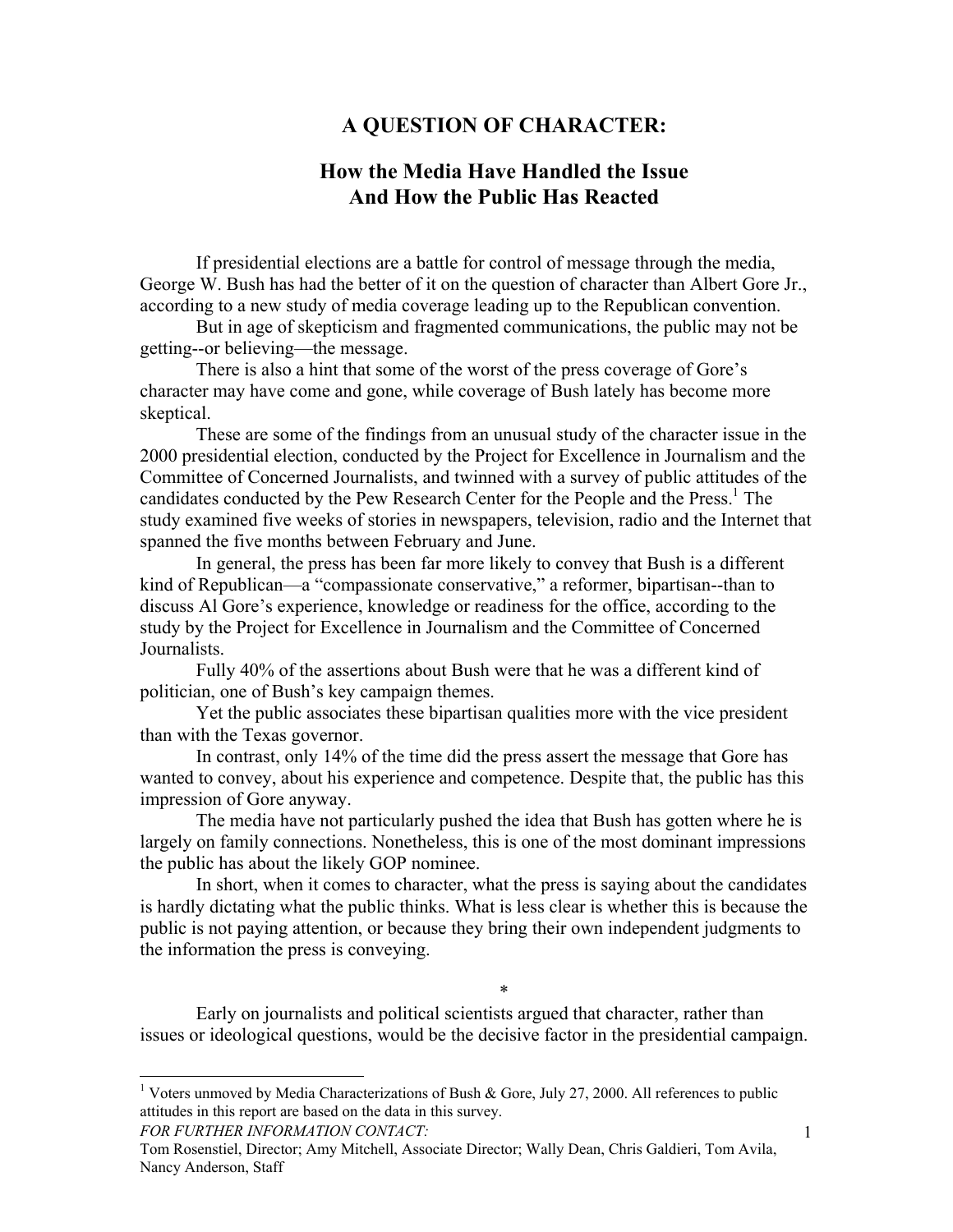More recently surveys have suggested that voters do sense clear differences between the candidates over their approaches to such matters as health care, taxes, or the environment.

This study identified what we considered the six most common character themes in the race thus far, three for Bush and three for Gore, some of which also touched on their handling of issues.

- Bush is a different kind of Republican
- Bush lacks the intelligence or knowledge for the job.
- Bush has relied heavily on family connections to get where he is.
- Gore is experienced and knowledgeable.
- Gore is scandal tainted.
- Gore exaggerates or lies.

| Gore themes $(n=745)$       |                      | <b>Bush Themes</b> $(n=545)$ |           |
|-----------------------------|----------------------|------------------------------|-----------|
| Scandal tainted<br>Rebuttal | 42%                  | Different Repub.<br>Rebuttal | 40%<br>16 |
| Liar<br>Rebuttal            | 34<br>$\overline{2}$ | Unintelligent<br>Rebuttal    | 26        |
| Competent<br>Rebuttal       | 14                   | Coasts on family<br>Rebuttal | 10        |
| Total                       | 100                  | Total                        | 100       |

In addition, we also studied the degree to which each of these threads was repudiated.

The study then delved into how common each theme was in the press, what the basis for the theme was, and who tended to make it.

In part, such a study reveals what messages are getting through to the public, how well evidenced they are and which candidate seems to be controlling his message better.

When twinned with a companion study by the Pew Research Center for the People and the Press of public attitudes of the media, the two studies together allow us to also explore how much the press coverage thus far is shaping public opinion of the candidates.

The study examined a mixed media universe that included seven newspapers, 17 television news programs, one radio news program and two Internet sites over a period of five months—sampling one week from every month. In all, it examined a total of 1,786 newspaper stories (784 Gore & 1002 Bush), 218 Internet stories (104 Gore & 114 Bush) and 400 television and radio broadcasts or cablecasts (including news programs and talk shows).

Due to the nature of the probe, the content study didn't simply examine stories, but the themes within stories. A given story might actually contain more than one theme or set of assertions about character—perhaps even assertions about both candidates. Thus overall, the study includes 1,330 separate assertions. Drawn from this universe of more than 2,004 print or Internet stories and 400 television and radio programs, this suggests that character is a major focus of the coverage.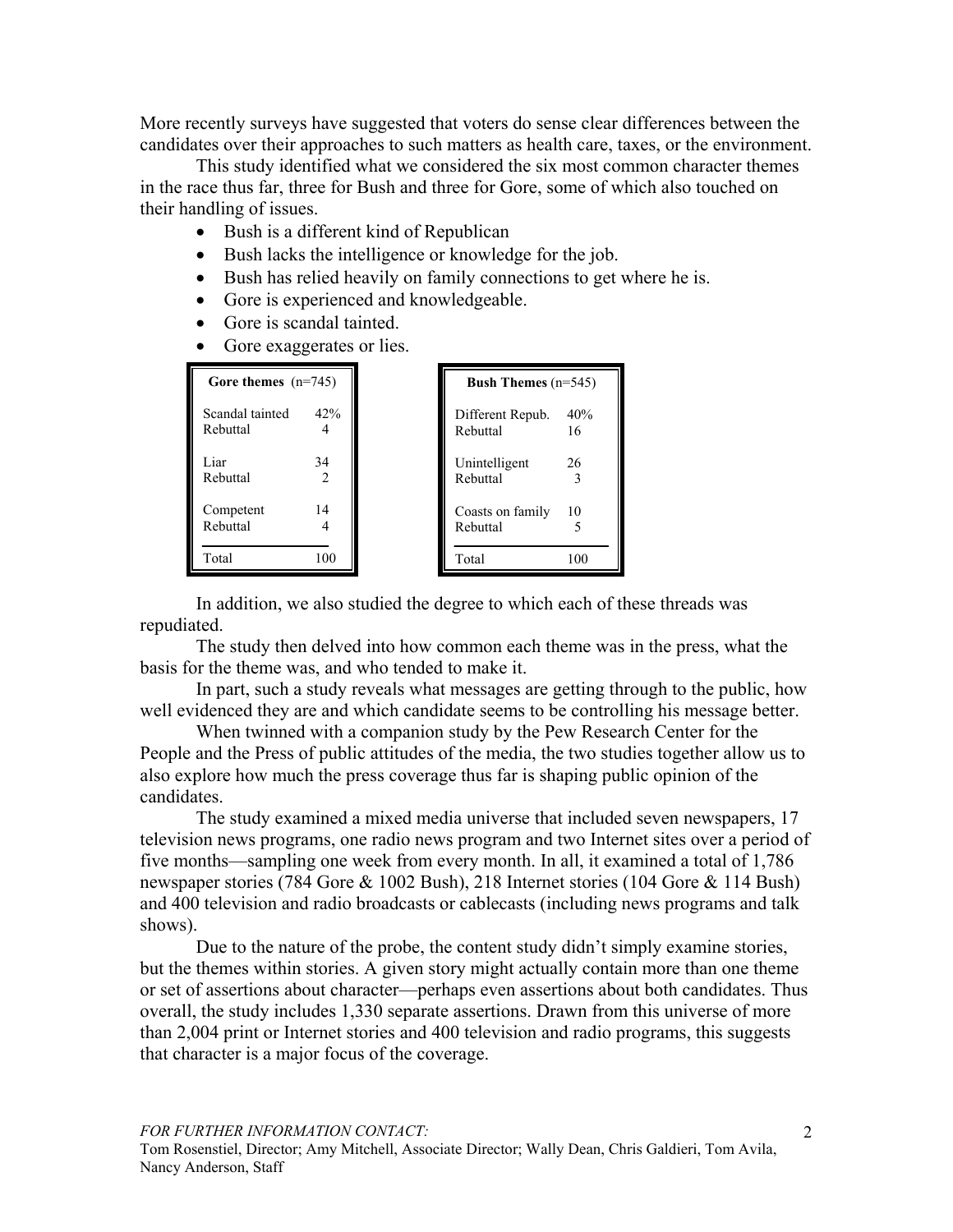Among the findings:

- Press assessments of Bush's character tend to be based more on his campaign style and policy platforms—matters under his control. Gore's character problems are tagged more firmly to his past record—something he can do little about.
- While the most common Bush theme studied was positive—he is a different kind of Republican—the most common Gore character themes in the press have been negative—that he is scandal tainted and that he lies and exaggerates. Fully 42% of statements asserted he was scandal tainted, and another 34% asserted he stretched the truth.
- There was a much better chance of an accusation making it into the news than a defense of that accusation. None of challenges to the four negative threads made up more than 5% of all the statements.
- The vast majority of assertions, 81%, had some kind of evidence to support them. Yet journalists, rather than outsiders or candidates, were the most common source for the assertions, suggesting the subjective and analytical nature of much of the campaign coverage.
- Even though the subject was hard to pin down, a good deal of press coverage did raise questions about Governor Bush's intellectual capacity. From February through June, 26% of all statements about Bush suggested he was not that smart.
- Despite the vaunted reputation of the Clinton-Gore Administration for rapid response and press management, Gore was not that successful defending himself. As an example, even though some of the reports about Gore's exaggerations have been based on misquotations and other faulty evidence, <sup>[2](#page-2-0)</sup> only 2% of the character assertions about Gore refuted that he was liar.

Beyond the basic questions of which character themes were most common or most often refuted, we also examined when different assertions appeared and disappeared and the evidence behind them. In addition, we identified the source of each statement, the general context of the statement itself, in what type of story it appeared.

# **TIMING**

l

Gore's difficulties appeared early on. In all, 78% of the assertions about his ties to scandal, and 61% about his untruths came in February and March—during the heat of the primary battle, in part through the rhetoric of Bill Bradley.

<span id="page-2-0"></span>*FOR FURTHER INFORMATION CONTACT:* <sup>2</sup> "He's No Pinocchio," By Robert Parry, Washington Monthly, April 2000

Tom Rosenstiel, Director; Amy Mitchell, Associate Director; Wally Dean, Chris Galdieri, Tom Avila, Nancy Anderson, Staff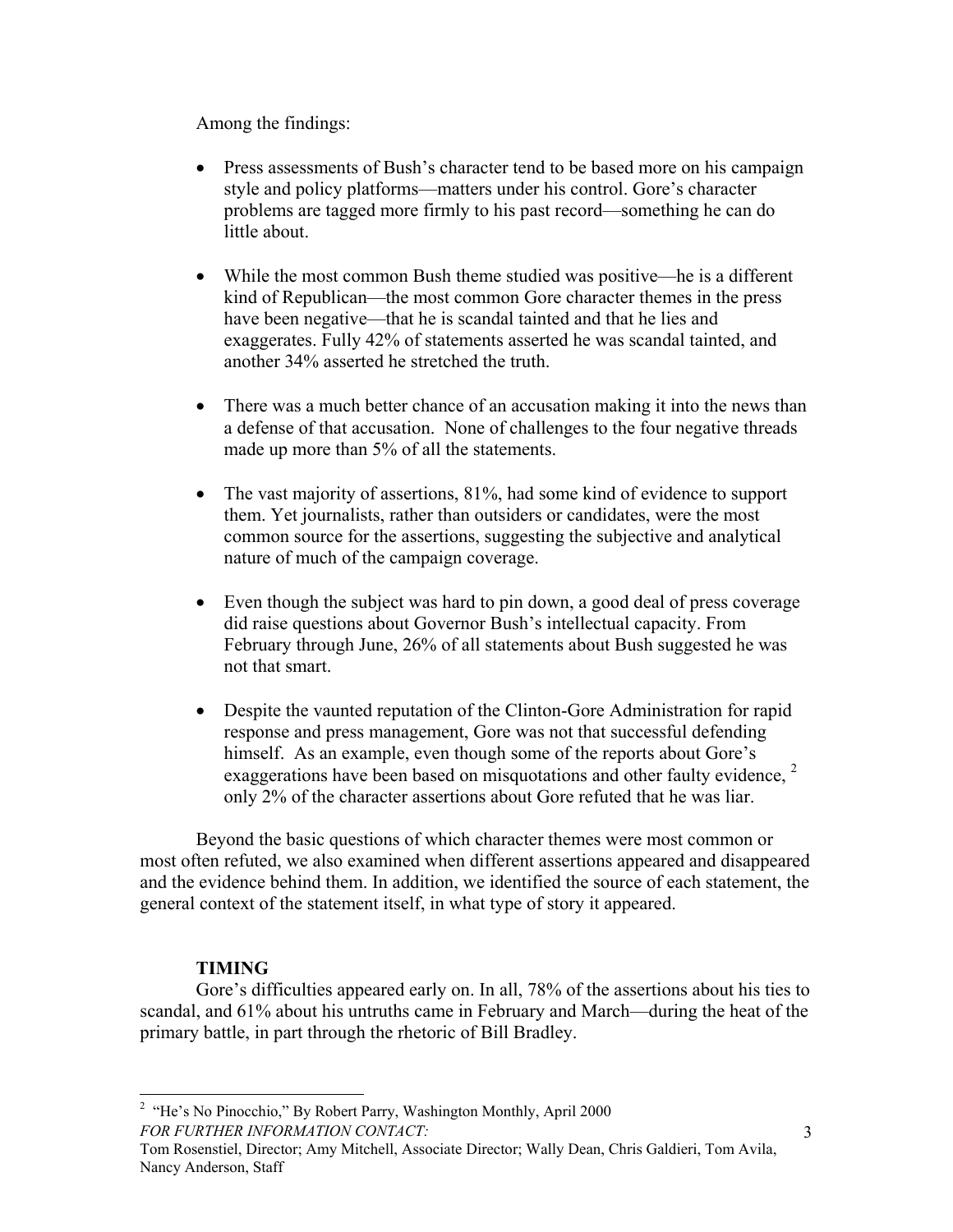There is some evidence Gore's coverage began to improve over time relative to Bush. Nearly a quarter of the stories about Gore's competence, and nearly a quarter of those about Bush's intelligence, came in June, a time when only 16% of the total statements studied were produced.

Similarly, the notion that Bush is a different kind of Republican fell off steadily after April.

All of the assertions about Gore fell off dramatically after he vanquished Bill Bradley in March. There began to be a little more coverage of his character in June. And the theme that was strongest then was the notion of Gore's competence, the one that was the least prevalent earlier.

| THEFT OF DUST THEFTER |          |       |       |     |      |       |
|-----------------------|----------|-------|-------|-----|------|-------|
|                       | February | March | April | May | June | Total |
| <b>Family Ties</b>    | 44%      | 29    | 4     | 14  |      | 100%  |
| Intellect             | 14%      | 32    | 15    |     | 24   | 100%  |
| Different             | 31%      | 20    | 29    | ١O  |      | 100%  |
| Republican            |          |       |       |     |      |       |

#### **Timing of Bush Themes**

**Timing of Gore Themes** 

|                     | February | March | April | May | June | Total |
|---------------------|----------|-------|-------|-----|------|-------|
| Exaggerates         | 8%       | 43    | ۱4    |     |      | 100%  |
| <b>Scandal Ties</b> | 21%      |       |       |     |      | 100%  |
| Competence          | $5\%$    |       |       | 4   |      | 00%   |

## **EVIDENCE**

One big difference in the coverage was the evidence.

Gore is saddled with a long public record. Bush is not. Or, at the very least, Bush's record requires more original reporting to dig out.

Nearly half of all the assertions about Gore (46%) were based on his public record, including his campaign fundraising. In contrast, only one in ten of the statements about Bush's character studied here (11%) was tied to his record.

The assertions about Bush were usually based on something softer, or at least more under his control. More than a third (34%) had to do with how he ran his campaign or the policy stances he had put forward as part of it.

Another quarter of the assertions about Bush (25%) cited no evidence.

In contrast, only 15% of the Gore assertions were unsupported.

This suggests that Bush can still run as a persona of his own creation to a much greater extent than Gore.

### **SOURCES**

There were also significant differences in the sources making the assertions. Journalists offering either their analysis or opinion were the most common source for *FOR FURTHER INFORMATION CONTACT:*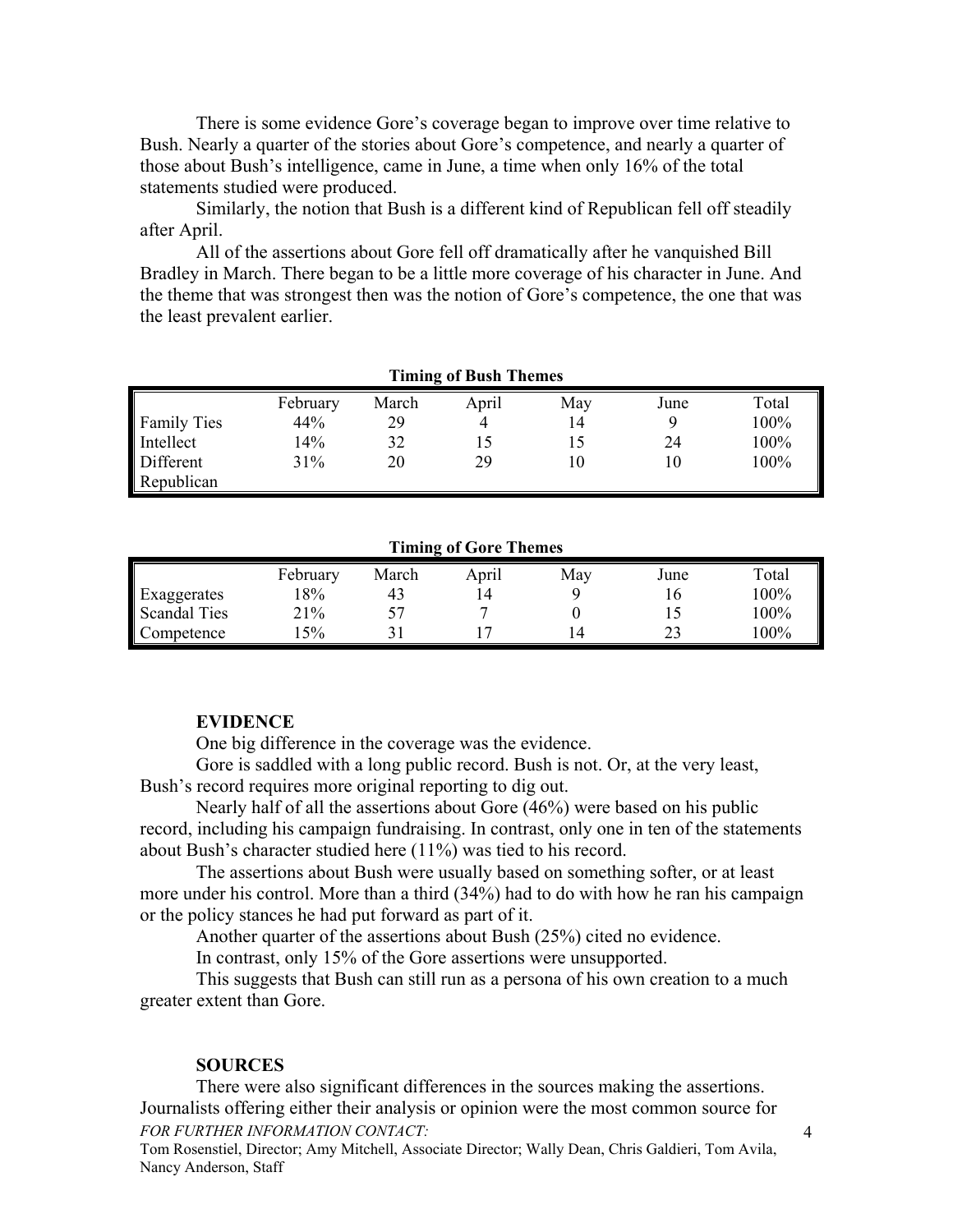every theme. Overall, 57% of the Bush threads originated with journalists, as did 44% of the Gore threads.

But journalists' assertions about Bush's character were more than twice as likely than Gore's to be unsupported by any evidence. In other words, they were pure opinion, rather than journalistic analysis. In all, 15% of Bush themes were journalists' opinion, compared with 6% of the Gore themes.

Statements about Gore were also more likely to come from a candidate than those about Bush, 30% versus 19%.

Perhaps the most useful way to examine the coverage of the character issue is to look at each of the six themes individually.

## **GORE AS SCANDAL TAINTED**

Usually, the discussion of Gore as scandal tainted came in the form of reminders of Gore's questionable fundraising. Often, the discussion was about how the Bush camp planned to make hay with it.

"By autumn, you'll be seeing the Temple Shot almost constantly on the tube at home. It is a fairly typical, if slightly goofy, political picture; it only apparently gathers power when you know that this was the place and the day that Gore, apparently unknowingly, collected more than \$50,000 in illegal campaign contributions," wrote David Von Drehle in the Washington Post in late April.

In some venues, particularly TV talk shows, the assertions about Gore, even from media personalities, could be even more rhetorical than from rival candidates. Listen to talk show host Chris Matthews:

"Do you think the American people are so jaded by what they've seen over the years that they don't care if a guy goes to Buddhist monasteries and has nuns rip off \$5,000 checks and hand 'em to him and claim afterwards he was drinking iced tea and must have been in the bathroom and he didn't know what—I mean, these are—these aren't funny."

| <b>Evidence For Gore &amp; Scandal</b> |        |  |  |
|----------------------------------------|--------|--|--|
| Voter Interaction                      | $*9/0$ |  |  |
| Public Record                          | 64     |  |  |
| Recent Remarks                         | 7      |  |  |
| Camp. Platform                         |        |  |  |
| Tactics/Rhetoric                       |        |  |  |
| <b>Opponent Attack</b>                 | 8      |  |  |
| Friends' Remarks                       | $\ast$ |  |  |
| Past Personal Life                     | 0      |  |  |
| Poll                                   | 1      |  |  |
| Other                                  | 8      |  |  |
| No Evidence                            | 10     |  |  |
| Total                                  | 100    |  |  |

 When you combine the statements that asserted Gore had scandal problems with the statements that refuted this, overall Gore and scandal made up nearly half of all the statements (46%) from the three themes we studied about the vice president.

As we said before, this scandal theme was established early on. Over half, 57%, of these assertions appeared in March and another 21% in February. Less than a quarter of the assertions of Gore's problems with scandal came in the last three months, between April and June.

Television played a big role in conveying the scandal theme, especially TV talk shows. Fully 17% of the statements about Gore's ties to scandal came from just one prime-time

talk program, Hardball with Chris Matthews on CNBC.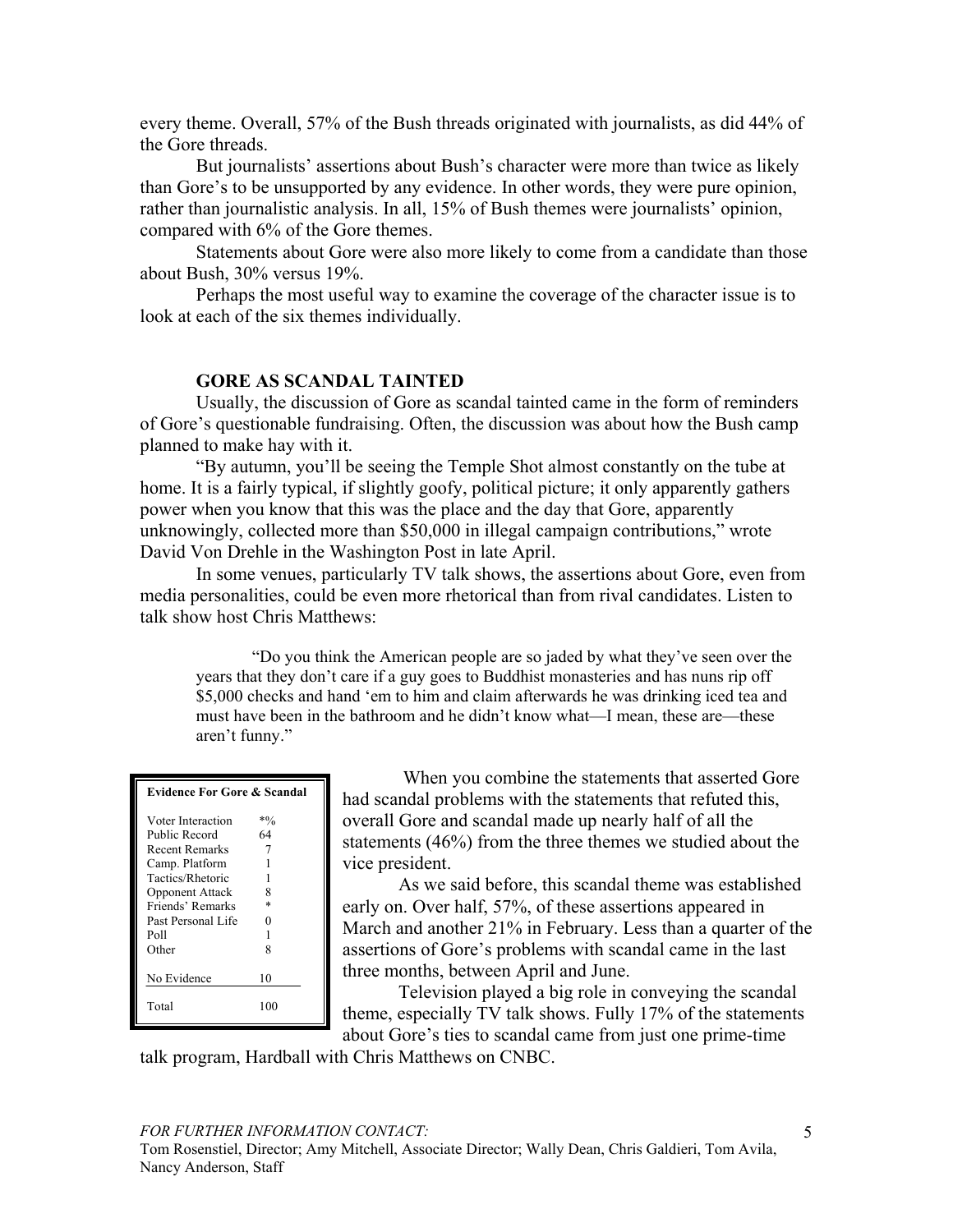The scandal issue was also notable in that there was more evidence for it than any other. Fully 90% of the references offered some form of evidence. Usually--64% of the time--that evidence was interpreting Gore's public record.

The study also tried to get at the reason a particular point about a candidate's character was raised. Bill Bradley, for instance, argued that telling untruths during a campaign raised questions about whether you could trust someone once they were in office.

What was the point or significance of Gore's scandal problems as the press presented them? Usually they were tied to how he was running his campaign rather than how he might govern the country. Half of the statements about Gore and scandal were tied to his tactics and strategy. Not quite a third (31%) concerned his leadership and just 3% had to do with his relations with voters, or whether it would affect his chances of winning.

Another 10% of the time, Gore's scandal problems were raised so they could be refuted.

Despite the media's emphasis on the scandal theme and Gore, however, the subject does not dominate how the public views the vice president. Only a quarter of Americans attribute being "involved in scandals in the past" with Gore in particular. More people associate Gore with scandal than they do Bush, but only by eight percentage points. A slightly larger percentage attribute this to "neither" candidate.

In addition, nearly half of those surveyed, 47%, say it wouldn't affect their vote if they learned more about Gore being tainted by ethical problems.

# **BUSH AS A DIFFERENT KIND OF REPUBLICAN**

The notion that Bush was a different kind of conservative often came in the form of reporters interpreting Bush's rhetoric. After airing a soundbite from Bush criticizing the both Republicans and Clinton-Gore Administration for partisanship, NBC News correspondent David Gregory added this one morning in late April on the Today Show.

 "An unlikely jab at fellow Republicans during such a partisan event. Bush said 'Both parties are caught in a cycle of bitterness, an arms race of anger.' Bush's words are part of an ongoing effort to present himself as a more moderate Republican, less conservative than he was during the bitter primary battle."

The notion of Bush as different also often came from journalists interpreting his movements and motives. Listen to reporter Michael Kranish in the Boston Globe, also in late April. "In the weeks since George W. Bush won the bitter Republican primary race against Senator John McCain, he has been revamping his campaign, mellowing its tone and moving to the middle, gathering many positive reviews and slowly climbing in the polls…"

As noted earlier, such assertions that Bush was different made up 40% of all the Bush themes. Another 16% of the statements about Bush challenged this. In total, then, 56% of all the assertions about Bush related to whether he was a different kind of Republican.

To a degree, however, the subject has faded. It was

| <b>Evidence for Bush as a</b><br><b>Compassionate Conservative</b>                                                                                                            |                                          |  |  |
|-------------------------------------------------------------------------------------------------------------------------------------------------------------------------------|------------------------------------------|--|--|
| Voter Interaction<br>Public Record<br><b>Recent Remarks</b><br>Camp. Platform<br>Tactics/Rhetoric<br><b>Opponent Attack</b><br>Friends' Remarks<br>Past Personal Life<br>Poll | 5%<br>17<br>9<br>17<br>28<br>3<br>2<br>1 |  |  |
| Other<br>No Evidence<br>Total                                                                                                                                                 | 3<br>14<br>100                           |  |  |

#### *FOR FURTHER INFORMATION CONTACT:*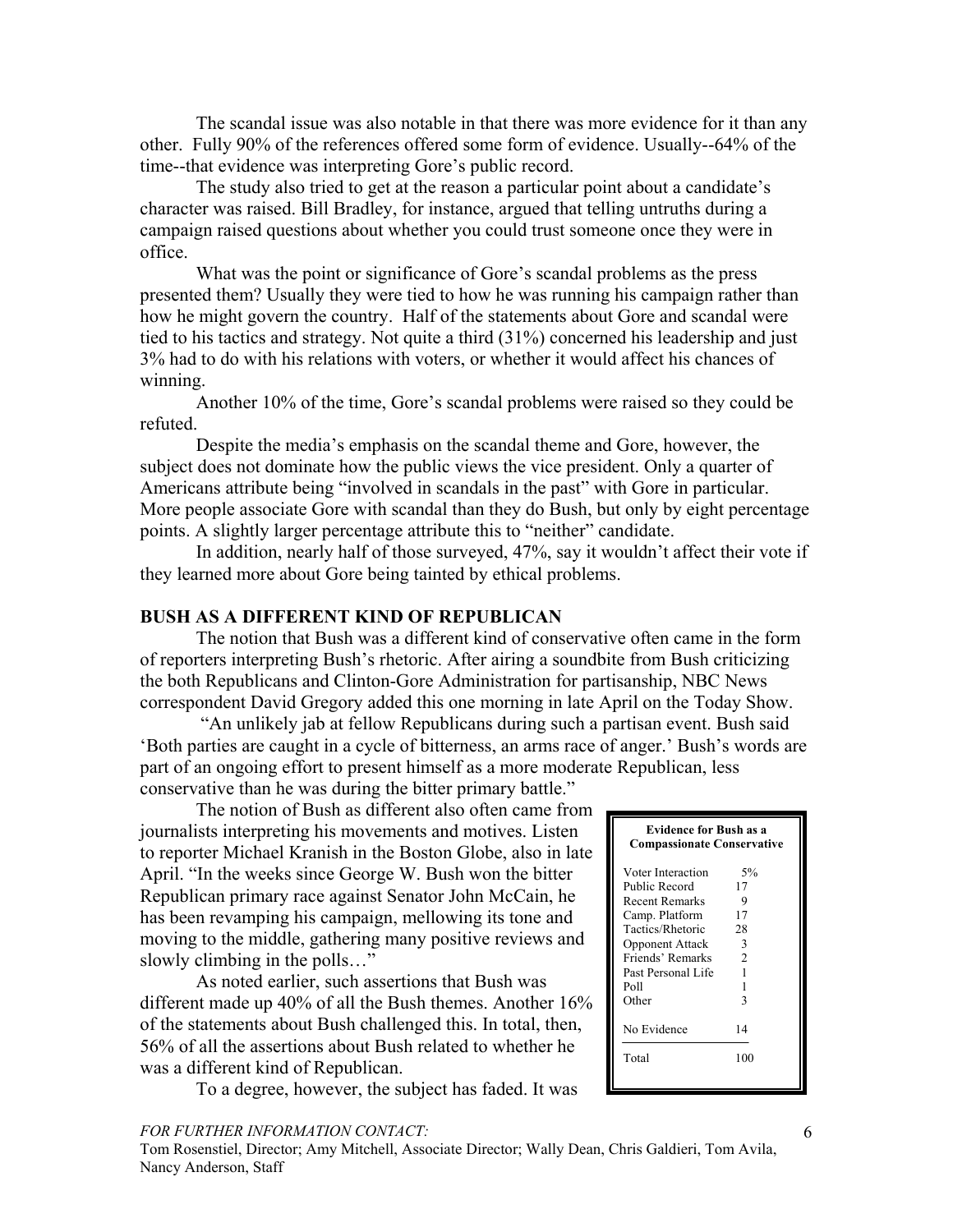strongest from February to April when 80% of the assertions appeared. It was especially prevalent in February, when he was campaigning in New Hampshire, and in April, after he had closed the nomination. The idea of Bush's compassion disappeared somewhat in March, when he was battling John McCain in the conservative South.

But for some reason, perhaps because the Bush camp decided its message had been heard, it was worried about keeping hard-line Republican support or perhaps because the Gore camp stopped fighting it, it lost its momentum. In June, only 10% of the assertions related to Bush being different, a month that saw 16% of all the assertions made.

The idea that Bush is a different kind of Republican also stands out because of the nature of evidence it is based on. Bush's key campaign theme was only about half as likely as average (17% versus 31%) to be based on his public record.

Instead, nearly half the evidence came from his campaign rhetoric or policy platform, more than double the average. In short, Bush's main campaign idea is one that is easier for him to manage and control than most of the themes we have seen.

It was also, however, the character theme that was most often challenged of any of the themes, 16% versus less than 5% for any other rebuttal.

That level of rebuttal, or perhaps the softness of the evidence, may have made a difference with the American public. Bush's desire to implant the notion that he is a different kind of Republican has not set in with the American people.

A greater percentage of Americans at this point attribute the characteristic of being different and reaching across party lines to Al Gore than George Bush. That margin is small, 32% to 28%, but it certainly suggests that this theme, so central to Bush's early campaign, was not the basis of his success and will not carry him far against his Democratic rival.

In addition, when voters were asked specifically if George Bush has different views than traditional Republican leaders, only two in ten thought so.

## **GORE AS A LIAR**

The second most prevalent theme of those studied about the Vice President was the idea that Gore has problems sticking to the truth. Often it came in the form of soundbites from his rivals, who did verbal calisthenics to turn a subject from whatever to Gore's truth problem. Here CBS News' Early Show has a segment from correspondent Bill Plante with this quote from Bush:

Governor Bush: "When Vice President Gore stands up and says he's a-all of a sudden he's a campaign funding reform advocate, after having gone to a Buddhist temple a couple of years ago, I just—I'm not going to let that pass by. I'm going to remind people what the truth is, and what reality is."

Often Gore's "Pinocchio problem" was raised in the context of how his rivals would exploit it. "Well Antonio," ABC correspondent Dean Reynolds told anchor Antonio Mora on Good Morning America one day in mid-March, "the governor (Bush) is going to continue to hammer away at what they believe is a credibility gap the vice president suffers from. The governor repeatedly refers to Al Gore as a man who will say anything to get elected."

#### *FOR FURTHER INFORMATION CONTACT:*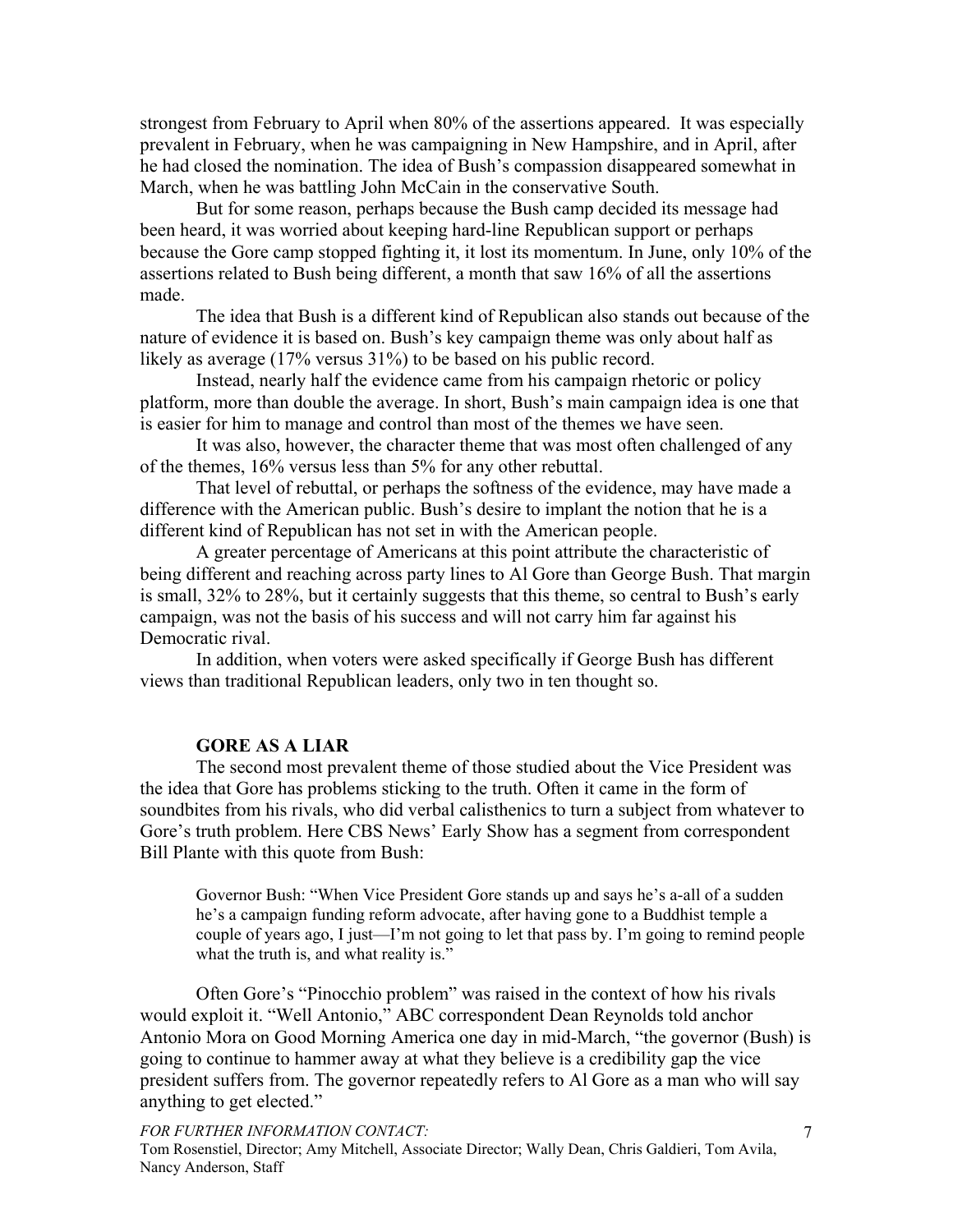As mentioned earlier, more than third of the Gore assertions studied (34%) were about his tendency to lie or exaggerate. What stood out, as well, was that Gore and his supporters were so incapable of responding. Only 2% of all the assertions about Gore studied argued against this charge.

This is especially notable given that even some reporters during the campaign had suggested the charges against Gore were overstated. Robert Parry, writing in the Washington Monthly, for instance, found that one of the biggest accusations against Gore—that he discovered the Love Canal toxic waste site—was a misquotation. Another, that he was a prototype for the character in the book Love Story, was actually true.

Much of the reporting captured in the study had to do with Gore's claim that he had been absent in the men's room during a crucial discussion about campaign money in 1996.

More than any other thread, a popular source for the idea of Gore's truth problems was another candidate, primarily Bush or Bradley. Candidates accounted for a full 35% of the assertions. Journalists**,** on the other hand, were less likely than to be the source for this assertion than they were for other themes (39% versus 50%).

Once again, Gore's record was often what did him in. More than third of the

| <b>Evidence for Gore as a Liar</b> |        |  |  |  |
|------------------------------------|--------|--|--|--|
| Voter Interaction                  | $1\%$  |  |  |  |
| Public Record                      | 35     |  |  |  |
| <b>Recent Remarks</b>              | 10     |  |  |  |
| Camp. Platform                     | 8      |  |  |  |
| Tactics/Rhetoric                   | 6      |  |  |  |
| <b>Opponent Attack</b>             | 18     |  |  |  |
| Friends' Remarks                   | 0      |  |  |  |
| Past Personal Life                 | $\ast$ |  |  |  |
| Poll                               | 1      |  |  |  |
| Other                              | 5      |  |  |  |
| No Evidence                        | 16     |  |  |  |
| Total                              | 100    |  |  |  |

statements about Gore's tendency to stretch the truth referred to his public record, slightly higher than for all other themes. Another two-in-ten (18%) cited an opponent's attack as the evidence.

What was the upshot? Again, the press was less likely to explore the implications of this problem on a Gore Administration than to tie the issue to some more immediate concern, such as Gore's campaign. Nearly two-thirds (64%) of the time the assertion was related to how it would affect Gore's tactics and strategy. The press put Gore's exaggerations into the context of his potential leadership just 23% of the time.

Like his ties to scandal, Gore's honesty problem was hammered at during the key primary battle. In all, 43% of the assertions came in March.

And, as with the scandal theme, the Chris Matthews show was a popular place to discuss his tendency to exaggerate. Twelve percent of these statements appeared on this show alone, compared with 9% overall and 5% of all the Bush threads combined.

Gore's veracity did seem to penetrate to some degree with the public, though not overwhelmingly. The public was noticeably more likely to attribute saying anything to get elected to Gore than to Bush, by a margin of 36% to 25%.

And it seems to matter to people. About half of Americans said that Gore's tendency to lie or exaggerate would make them "less likely" to vote for him, compared with 40% who said it wouldn't make much difference.

# **BUSH'S INTELLIGENCE**

While difficult to find evidence to support the accusation, the press was hardly shy about suggesting that George Bush may lack the mental capacity for the Oval Office.

#### *FOR FURTHER INFORMATION CONTACT:*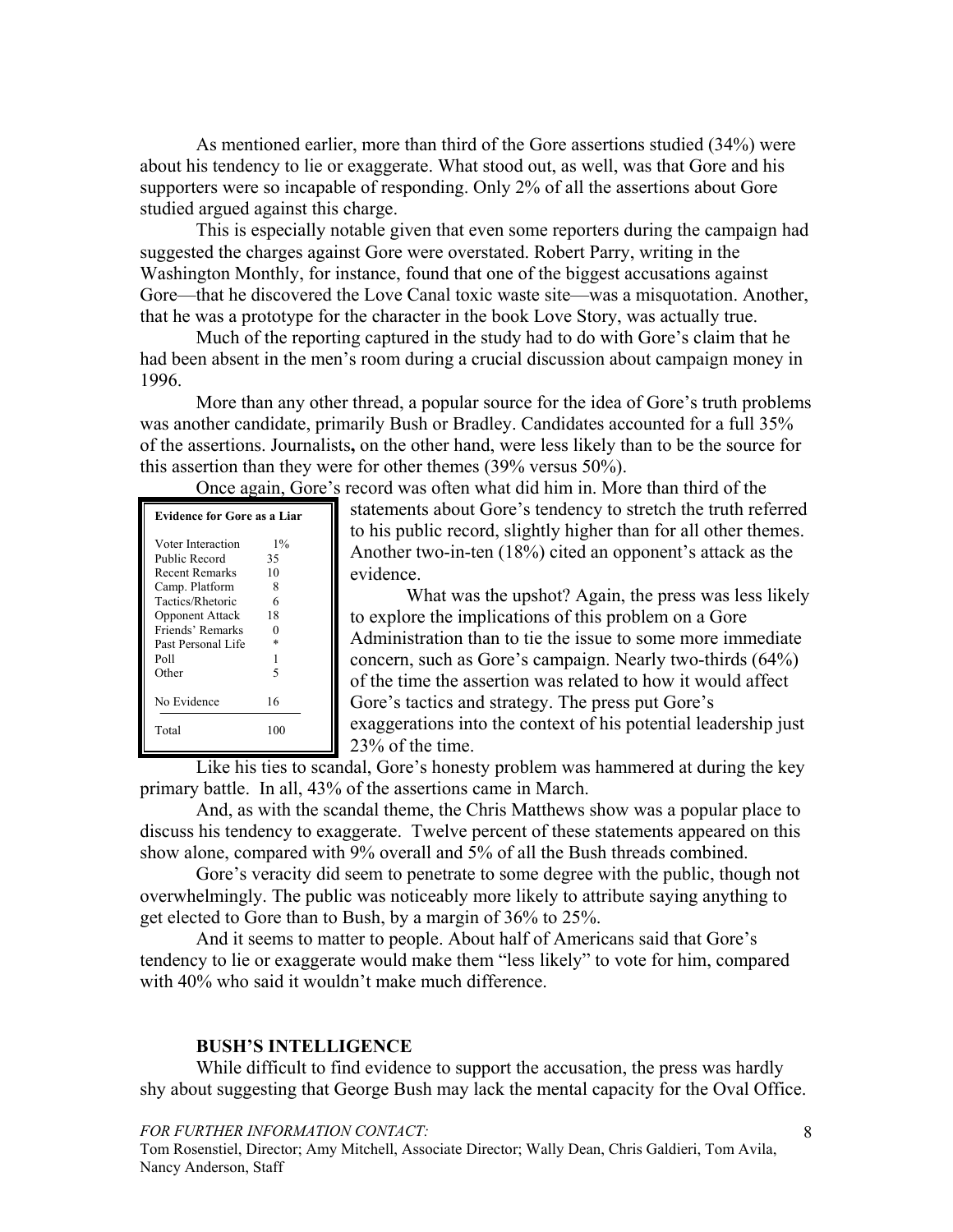Make no bones about it. When the press raised the issue, it was not questioning Bush's experience or knowledge. The issue was whether Bush was smart enough.

In all, charges of Bush lacking intelligence accounted for a quarter (26%) of the Bush assertions studied. Another 3% argued that his intelligence is fine. In short, 29% of all the assertions about Bush studied were about his smarts.

Usually, this ticklish subject would come in a thinly veiled but unmistakable form. "The unhappy fact is that George W. has shown himself to be weak in debate, ambivalent in spirit and tentative in his grasp of the issues," Charles Krauthammer wrote in mid February in the Washington Post.

Or journalists would write about Bush's intellect by talking about how a rival candidate would exploit it. Often, the route was amazingly circuitous. "By invoking the name of Dan Quayle, who as vice president was not known for his experience or substance, and linking it with the presidency of Governor Bush's father, Mr. Gore is trying to conjure up the image of a candidate who is neither ready for the presidency nor capable of sound economic decisions," wrote Katherine Q. Seelye in the New York Times in mid March.

Like Seelye, often when people spoke of Bush's lack of intelligence, it tended to be in the framework of his leadership ability. Nearly half, 45%, of all the statements about this subject related to his leadership, compared to 29% for themes on average. A large percentage also connected it to his electability, 11% versus 6% for all themes.

With so soft an issue as intelligence, candidates were not usually the one raising doubts. In fact, they made only 15% of the assertions about Bush's intellect, compared with 25% on average. The doubts were more likely than usual to come from journalists themselves (57% versus 50% overall).

Journalists were also more likely than average to simply express an opinion that

| <b>Sources for Bush's Intellect</b><br>Intellect All Themes |     |                          |  |  |  |
|-------------------------------------------------------------|-----|--------------------------|--|--|--|
| Journalist                                                  | 57% | 50%                      |  |  |  |
| Analysis                                                    | 41  | 40                       |  |  |  |
| Opinion                                                     | -16 | 10                       |  |  |  |
| Voter                                                       | 4   | 3                        |  |  |  |
| Expert                                                      | 6   | $\overline{\phantom{1}}$ |  |  |  |
| Surrogate                                                   | 10  | 12                       |  |  |  |
| Candidate                                                   | 15  | 25                       |  |  |  |
| Other Media                                                 |     | 3                        |  |  |  |
| Other                                                       |     | $\mathfrak{D}$           |  |  |  |
| Total                                                       | 100 | 100                      |  |  |  |

Bush lacked intelligence rather than cite evidence (16% versus 10%). Indeed, nearly a third of all the statements about Bush's intellect were unsupported.

This suggests that a major question mark about the Texas governor is one that is particularly hard to pin down, especially in an age of doubting IQ tests and looking for alternatives measurements, such as emotional intelligence (EQ). In addition, there is a potential for backlash. The accuser can look egotistical or self-righteous. Or the charge may invite the press to probe the accuser for any signs of faltering judgment.

When evidence was offered, the most common form was to point to Bush's tactics and rhetoric (14%) or his current policy positions (12%). There was also a fair amount of evidence in the form of an opponent's attack (9%) and in Bush's interactions with voters (7%). Only 6% of all these statements referenced Bush's public record.

A good deal of the time, 38%, the press questioned Bush's intelligence in analytical stories and another 15% in newspaper op-eds. But, interestingly, there were only two mentions of this character thread in editorials and one in a one-on-one interview with the candidate himself. Some of this analysis came from the Sunday talk shows where the percentage of mentions was twice as great as the average.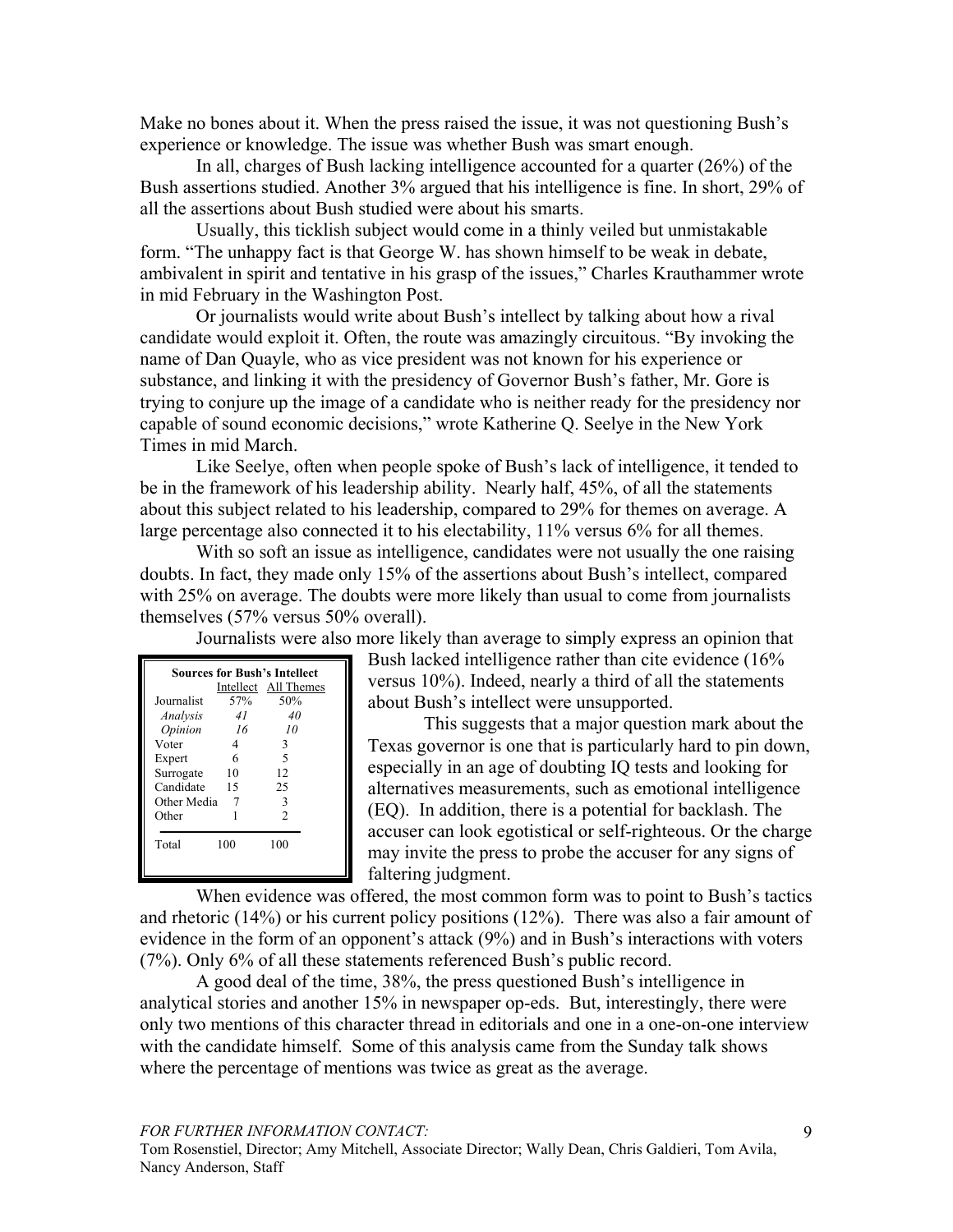Interestingly, questions about Bush's intelligence spiked at two moments in the campaign thus far, one during his primary fight in March with John McCain and again in June, a quiet time during the coverage, after he had won the nomination.

Perhaps because the evidence is so soft, the idea that Bush may lack intellectual firepower has not been embraced by the public. Indeed, a slightly greater percentage of Americans actually attribute not being a serious person to Gore than to Bush.

### **Evidence for Bush's Intellect** Voter Interaction 7% Public Record 6 Recent Remarks 6 Camp. Platform 12 Tactics/Rhetoric 14<br>Opponent Attack 9 Opponent Attack 9<br>Friends' Remarks 2 Friends' Remarks Past Personal Life 7 Poll 1<br>Other 5 Other No Evidence 31 Total 100

What's more, a greater percentage of Americans said that Bush "not knowing enough about the issues" would make no difference in their vote than said it would bother them, 47% versus 42%.

# **GORE'S COMPETENCE**

Gore's competence was a central message being promoted by his campaign. Sometimes this thread came up in the form of reporters simply summarizing Gore's mindset. "The vice president has great faith in his own national security experience and instincts….The vice president has participated in every major national security debate over the past decade and has access to intelligence and foreign policy expertise throughout the government," noted reporter John Broder in the New York Times.

Often the praise of Gore came through the coverage of Clinton. Here is Salon's Jesse Drucker quoting the president.

" 'He (Gore) wanted to the be the first administration to take on Big Tobacco and give our children their lives back,' said Clinton. He complimented Gore for his roles in Kosovo, Haiti, health care and more. 'He was there, everytime, in private, getting no credit,' said Clinton, waving his finger in that all-too-familiar way. 'He has had more responsibility than any person who ever held this job...."

Yet if Gore wanted to promote that message in the press, he failed to do so. Only

| <b>Evidence For Gore's</b><br>Competence |    |  |  |  |
|------------------------------------------|----|--|--|--|
| Voter Interaction                        | 5% |  |  |  |
| Public Record                            | 21 |  |  |  |
| <b>Recent Remarks</b>                    | 1  |  |  |  |
| Camp. Platform                           | 12 |  |  |  |
| Tactics/Rhetoric<br>19                   |    |  |  |  |
| $\overline{c}$<br><b>Opponent Attack</b> |    |  |  |  |
| $\mathfrak{D}$<br>Friends' Remarks       |    |  |  |  |
| Past Personal Life                       |    |  |  |  |
| Poll                                     | 8  |  |  |  |
| Other                                    | 5  |  |  |  |
|                                          |    |  |  |  |
| No Evidence                              | 24 |  |  |  |
|                                          |    |  |  |  |
| Total                                    |    |  |  |  |

14% of all the Gore assertions spoke of his long experience and presumed ability. Another 4% questioned it, for a total of 18% of all the statements studied about Gore.

Interestingly, journalists were less likely than usual to appraise Gore's abilities. Campaign surrogates, on the other hand, were almost twice as likely as usual to speak to Gore's competence.

When comparing key positive concepts about the characters of the two candidates, however, Bush clearly prevailed in the media. Overall, there were less than half as many statements about Gore's competence than there were of Bush's main argument that he is a different kind of Republican.

In addition, though this message would seem to stem

from Gore's public record as much as any thread, it was not as well evidenced as the other Gore threads. A quarter of these statements (24%) offered no evidence, higher than

*FOR FURTHER INFORMATION CONTACT:*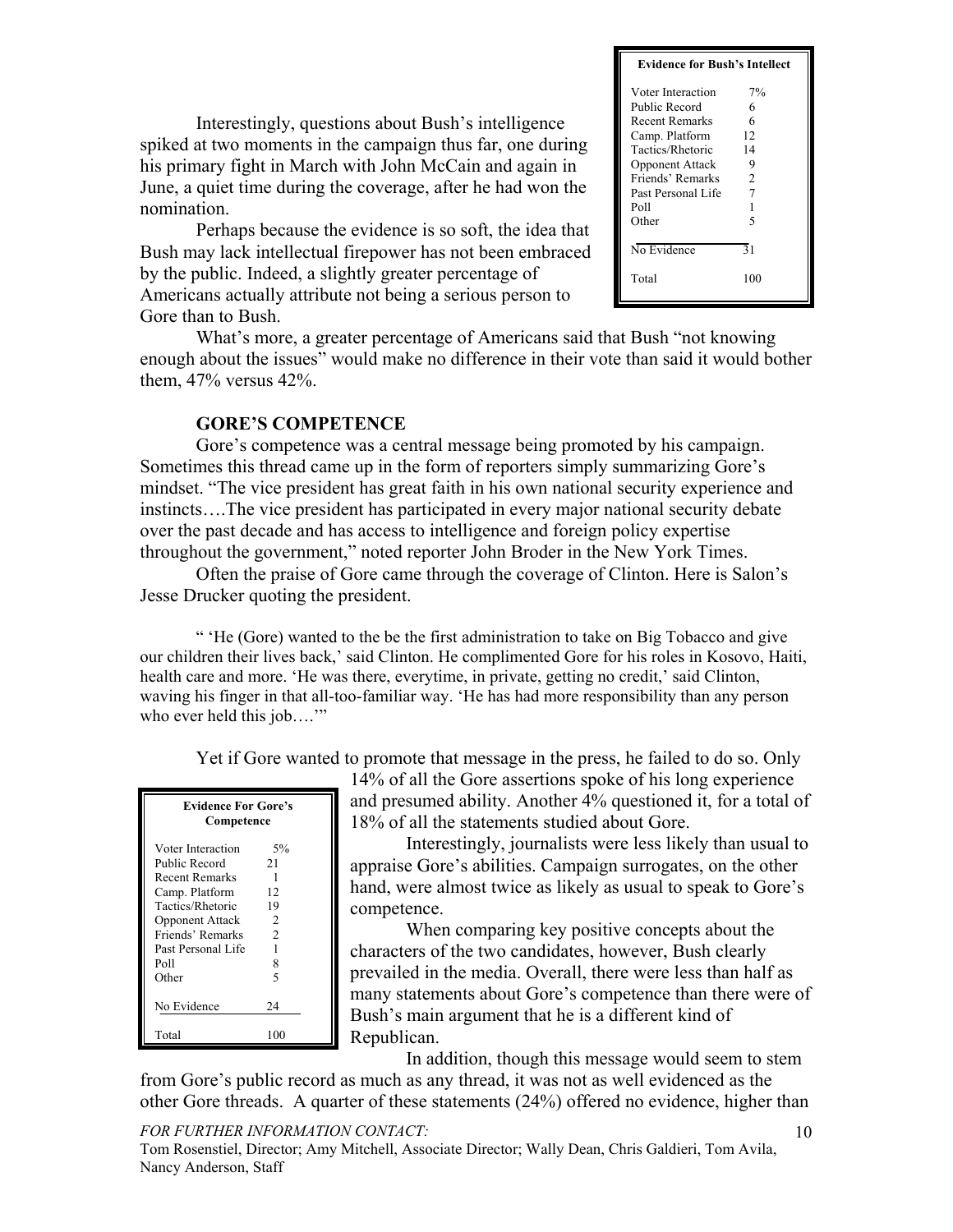the norm (19%). One-in-five statements referred to Gore's public record and another 19% cited his campaign tactics and rhetoric.

Again however, the public seems to be taking its cues from other sources than the press. While journalists have made scarce mention of it, the public is more likely to attribute experience and knowledge to Gore than any other quality surveyed, and noticeably more than for Bush, 38% versus 25%.

The lack of coverage about this issue also stands out because it appears to matter to people. More than half of Americans (51%) said Gore's experience would make them more likely to vote for him. At the same time, 47% said Bush's lack of experience wouldn't matter.

## **BUSH COASTS**

While Bush's family connections are easily cited, this theme hardly dominated the press coverage of the Texas governor through months leading up to the convention.

In all, they made up 15% of all the Bush statements (10% suggesting he does coast and another 5% arguing that he does not).

In the end, it was the least common thread of those we examined.

This started out as a strong theme but then quickly dropped off. Nearly three quarters of the assertions, 73%, about his reliance on family occurred in February and early March, when he was struggling, while only 9% occurred in June.

When this assertion did come, it was often the fruit of reporters synthesizing Bush's background and drawing conclusions. "It does seem that from the very beginning, Mr.

Bush got a crucial helping hand in life because of his name and family connections. Otherwise, he would probably not have been admitted to Andover and then to Yale," reporter Nicholas Kristof wrote in the New York Times in mid June.

Sometimes the aspersions about Bush came from voters. "All he's got is the name recognition," the Washington Post quoted South Carolina voter Eileen Rodriguez Harding in mid-February as saying, "He's got the money, but it's his daddy's coattails."

Journalists—rather than other candidates--were the central carriers of this theme. A full 64% of these assertions came from journalists and half of those, 34%, were pure opinion rather than analysis that cited some evidence.

Voters were also more likely than usual to remark on Bush's family ties. Voters were the source for one-in-ten of the statements about Bush's family ties compared to only one-in-thirty-three overall.

Candidates, on the other hand, didn't seem to want to touch the subject of Bush's family connections. They were three times less likely than average to be the source for this theme, 7% versus 25% overall. One possible reason: Al Gore has a few family connections of his own.

In the end, more than half of all the statements about Bush's reliance on family offered no supporting evidence. Maybe the Bush family connections are so well known

#### *FOR FURTHER INFORMATION CONTACT:*

| <b>Evidence for Bush's</b><br><b>Family Ties</b> |                |  |  |  |
|--------------------------------------------------|----------------|--|--|--|
| Voter Interaction                                | 5%             |  |  |  |
| Public Record                                    | 0              |  |  |  |
| Recent Remarks                                   | 2              |  |  |  |
| Camp. Platform                                   | $\overline{2}$ |  |  |  |
| Tactics/Rhetoric                                 | 8              |  |  |  |
| <b>Opponent Attack</b>                           | 1              |  |  |  |
| Friends' Remarks                                 | 8              |  |  |  |
| Past Personal Life                               | 15             |  |  |  |
| Poll                                             | 2              |  |  |  |
| Other                                            | 5              |  |  |  |
| No Evidence                                      | 52             |  |  |  |
| Total                                            | 100            |  |  |  |
|                                                  |                |  |  |  |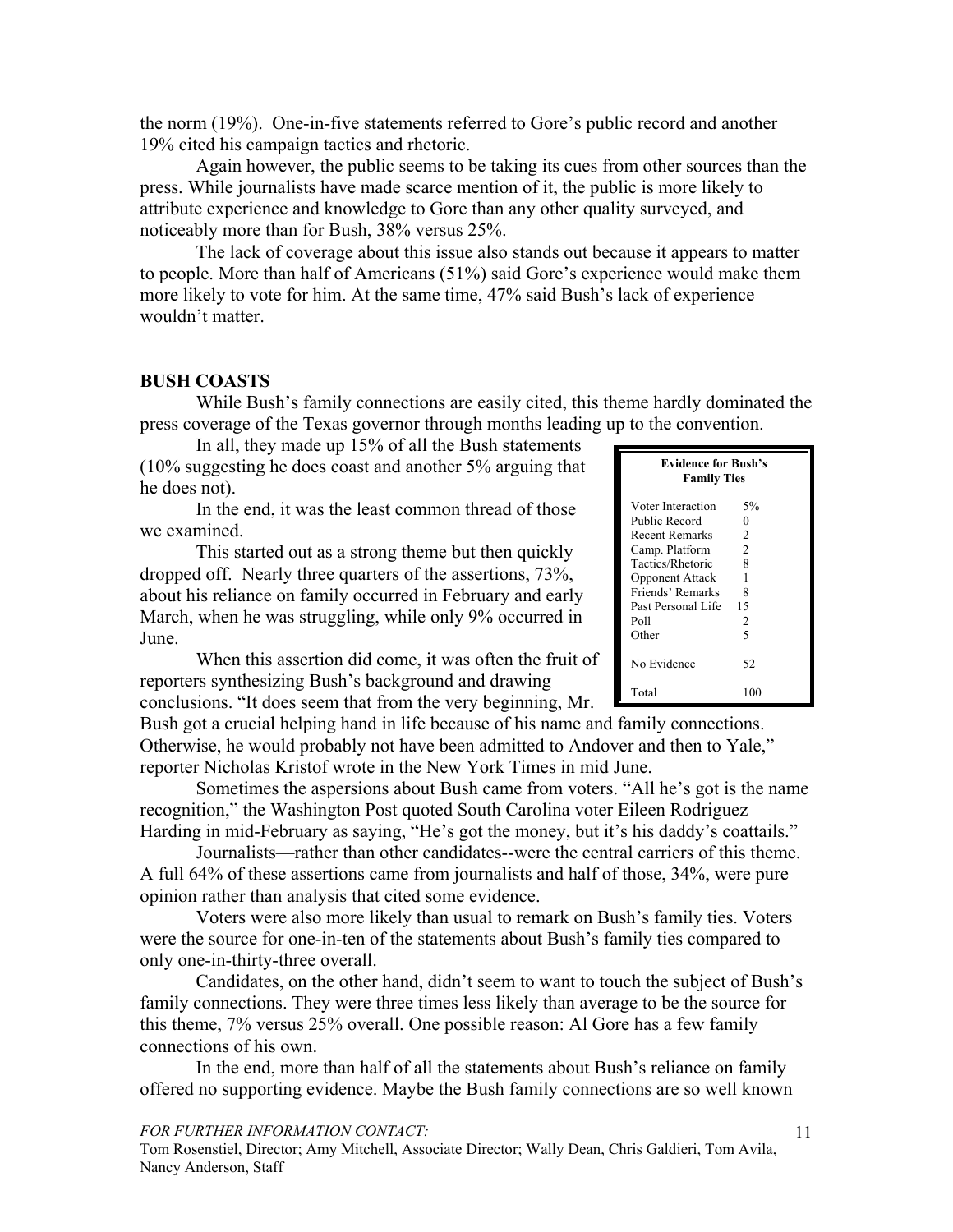they required no explanation. Or maybe, as we suggested earlier, the reporting on Bush during the pre-convention era involved surprisingly little digging into his record and background.

Whatever the reason, the press did little to establish through any reporting of his life that Bush's accomplishments were the result of nepotism. In fact, anecdotal evidence upon reading the stories suggests that the background pieces about Bush's upbringing often refuted claims of elitism and reliance on family.

Half the time assertions about Bush's family ties related to the Bush camp's tactical moves or to attempts to connect better with voters. Less than 10% of the statements raised Bush's background in the context of his leadership ability.

Once again, however, the choices the press was making in terms of coverage of character did not match public attitudes about the subject. More Americans attributed the idea of "relying on family connections to get ahead" than they did any of the six character traits to either of the candidates, even though the same thing might easily be said of Al Gore, himself the son of a prominent Senator.

It is less clear how much this matters to people, at least in a race between the sons of two prominent men. Americans were equally divided as to whether or not nepotism would make them less likely or make no difference in voting for Bush.

#### **REBUTTALS**

Looking closer at the nature of the rebuttals, we find them nearly twice as likely as the average to appear on op-ed pages, 17% versus 9% overall.

The network evening newscasts were also unusually likely to refute prevalent character themes about the candidates. Nearly 20% of all the rebuttals came on the evening news, even though the newscasts made up only slightly more than 10% of all character statements. One possibility is that the nightly newscasts, given their limited time, now often see their role as responding to or deflating the conventional wisdom that has built up during the news day.

Who were the sources of the rebuttals? One might have thought candidates or their surrogates would have carried the weight. Not so. The sources were similar to those for all the themes, about a half from journalists, a quarter from candidates, 10% from surrogates, 9% from outside experts and 6% from voters.

One might have also expected that a rebuttal would have to carry more evidence than the charge it was refuting. Again, not so. Rebuttals were a little less likely than the average theme, to offer some form of evidence (73% versus 81%) and less of it tended to be the candidate's public record, 19% versus 26%.

# **SOURCE & EVIDENCE**

Usually, different news sources came with different kinds of evidence. Outside experts were more likely to offer some proof for the claims (92% versus 81% overall) and to base their proof on the candidate's public record (43% versus 31% overall).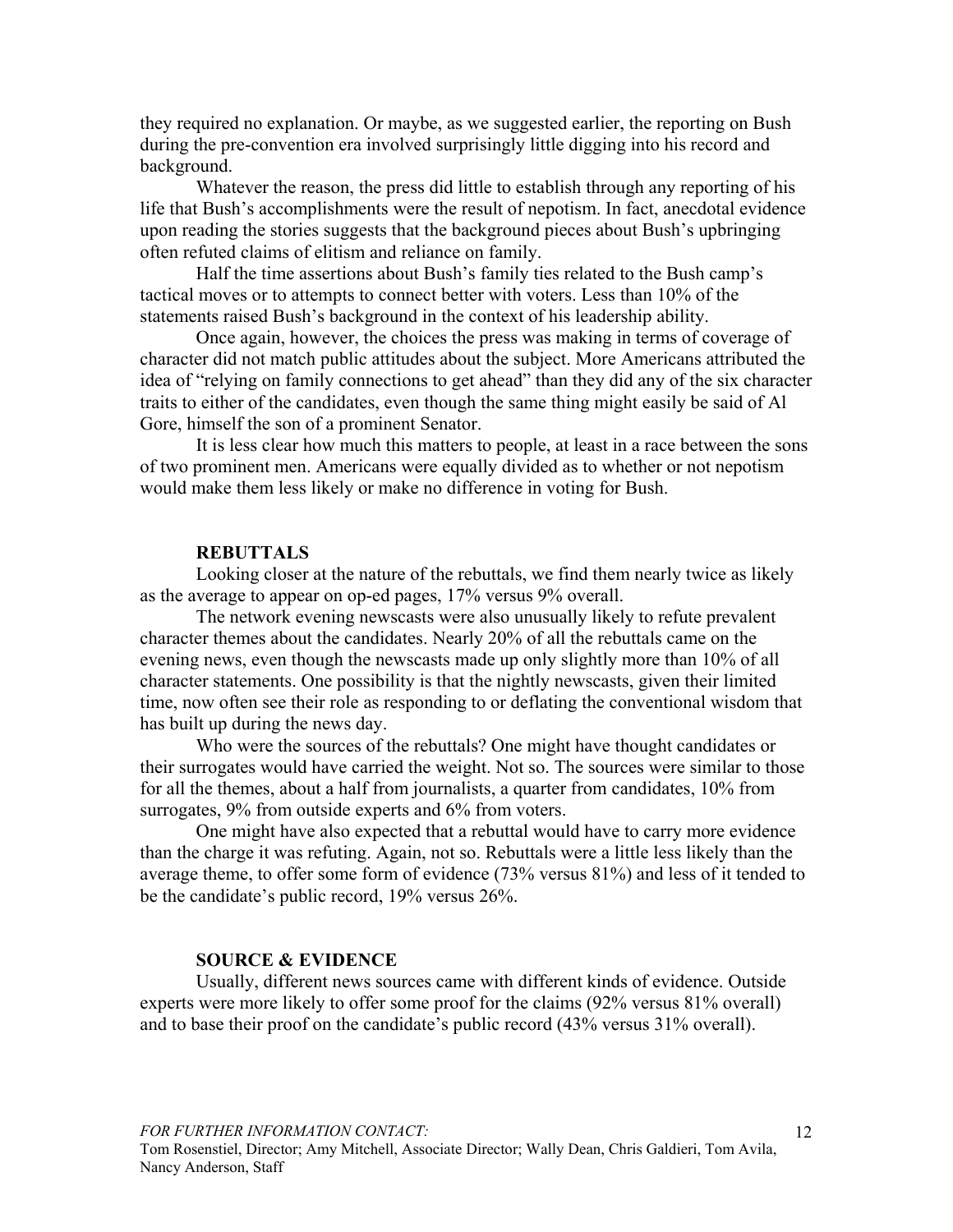Journalists **.** on the other hand, referred to the public record just 28% of the time and offered no evidence 22% of time.

The candidates were the next most likely source to offer evidence (83%) and in doing so, referred

| <b>Evidence Used by the Various Sources</b> |                         |                        |                        |                    |                   |                         |                   |
|---------------------------------------------|-------------------------|------------------------|------------------------|--------------------|-------------------|-------------------------|-------------------|
|                                             | Journalist<br>$(n=661)$ | Candidate<br>$(n=329)$ | Surrogate<br>$(n=160)$ | Expert<br>$(n=73)$ | Voter<br>$(n=45)$ | Other Media<br>$(n=38)$ | Other<br>$(n=24)$ |
| Voter interaction                           | 3%                      | $1\%$                  | 6%                     | 2                  | 16%               | $0\%$                   | 17%               |
| Public record                               | 28                      | 36                     | 28                     | 43                 | 20                | 16                      | 29                |
| Recent remarks                              |                         | 9                      | 3                      |                    | 2                 | 13                      | 4                 |
| Camp. platform                              | 8                       | 13                     | 9                      | 8                  | 5                 | $\theta$                | 0                 |
| Tactics/rhetoric                            | 14                      | 10                     | 8                      | 23                 | 13                | 3                       | 17                |
| Opponent attack                             | 6                       | 10                     | 16                     | 4                  | 2                 | 3                       | 0                 |
| Friends' remarks                            | $\overline{c}$          | $\Omega$               | 3                      | 0                  |                   | 3                       | 4                 |
| Past personal life                          | 3                       |                        | $\mathfrak{D}$         | $\Omega$           | 2                 | 13                      | 13                |
| Poll                                        | $\mathfrak{D}$          | $\Omega$               |                        | 3                  | 2                 | 6                       | 8                 |
| Other media                                 | 2                       | $\ast$                 |                        | 0                  | $\Omega$          | 0                       | 0                 |
| Other                                       | 3                       | 3                      | 6                      | 8                  | 2                 | 6                       | 4                 |
| No evidence                                 | 22                      | 17                     | 17                     | 8                  | 36                | 37                      | 4                 |
| Total                                       | 100                     | 100                    | 100                    | 100                | 100               | 100                     | 100               |

to the public record (36%).

# **THE INTERNET**

While the Internet universe consisted only of Salon and Slate and made up just 10% of the total assertions studied, a strong pattern emerged. Six-in-ten Internet statements came from journalists, slightly higher than the norm. But more interestingly, the Internet statements were almost twice as likely as the average to be pure opinion, 19% versus 10% overall. (Only 8% of newspapers statements were pure opinion.) This medium was also less likely to carry statements made by one of the candidates, 16% versus 25% overall, or by a campaign surrogate, 6% versus 12% overall.

Even though the Internet by its nature has unlimited space, it was the least likely of the mediums to find room to offer evidence with the statements. A full 28% offered no evidence compared to 19% overall.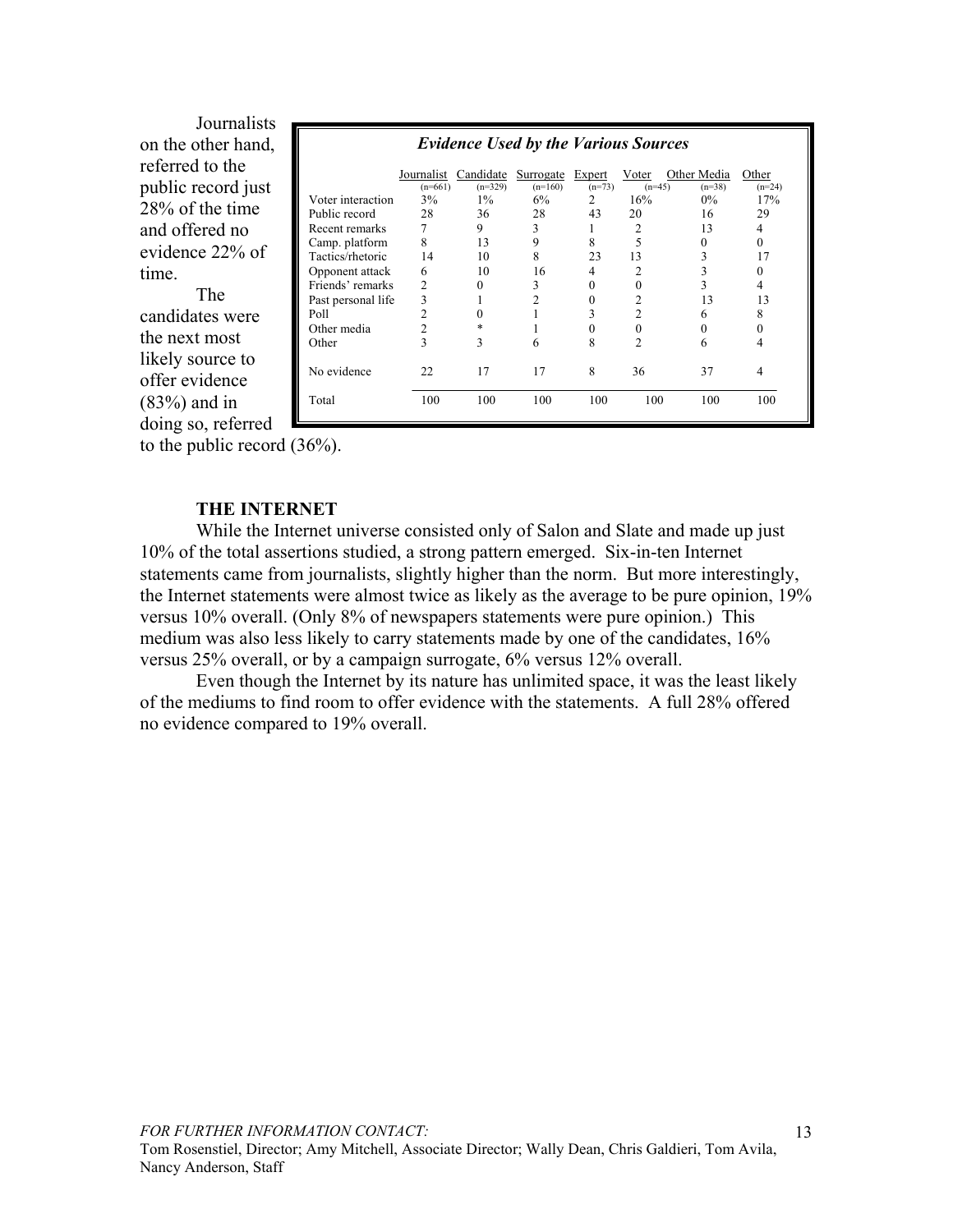## *Methodology*

## **Sample Design**

Twenty-six media outlets—7 newspapers, 18 broadcasts and 2 internet sites were monitored for five weeks of coverage between February 2000 and June 2000. The first period began on February 7 and continued through February 13. The second period began March 13 and continued through March 19. The third period began April 24 and ran through April 30. The fourth period began May 15 and continued through May 21. The final monitoring period began June 5 and continued through June 11. This monitoring period provided a steady sampling of coverage from the heat of the primaries up through the eve of the convention kickoffs.

Newspapers were selected to develop a sampling of coverage by both national and regional publications. We studied a total of 7 newspapers: Washington Post, New York Times, Atlanta Journal & Constitution, Boston Globe, Indianapolis Star, San Francisco Chronicle and Seattle Times.

Television and radio programs, selected to provide the widest range of coverage, included the following:

- 6 evening news programs: ABC World News Tonight, CBS Evening News, NBC Nightly News, CNN the World Today, PBS Newshour, NPR All Things Considered.
- 3 morning news shows: ABC Good morning America, CBS This Morning, NBC Today Show.
- 6 Sunday news shows: This Week with Sam and Cokie (ABC), Face the Nation (CBS), Meet the Press (NBC), Capital Gang (CNN), McLaughlin Group (NBC), Fox News Sunday (FOX).
- 3 evening talk programs: Larry King (CNN), MSNBC Hardball with Chris Matthew (MSNBC), Nightline (NBC).

We also monitored two of the most popular Internet sites for political news: Salon and Slate.

## **Inclusion and Screening**

The selected outlets were monitored first through the use of Lexis-Nexis. The search criteria was designed to cast the widest possible net so that we could capture all news stories having to do with George Bush or Al Gore and the presidential campaign. This provided a total of 2,004 news stories and 400 television and radio broadcasts or cablecasts.

Next we read each story individually to search for mentions of the six themes in our study: Bush coasts on family connections, Bush lacks intelligence, Bush is a different kind of Republican, Gore is scandal tainted, Gore exaggerates and Gore is competent and experienced. Rather than code the story as a whole, we wanted to examine each individual assertion of a theme. Therefore, every time a relevant statement was made, it was highlighted for inclusion.

To be included, a statement needed to assert or refute one the six character themes. There was a wide range of acceptable language for each theme. For example the wording of a statement about Bush coasting on family connections

*FOR FURTHER INFORMATION CONTACT:*